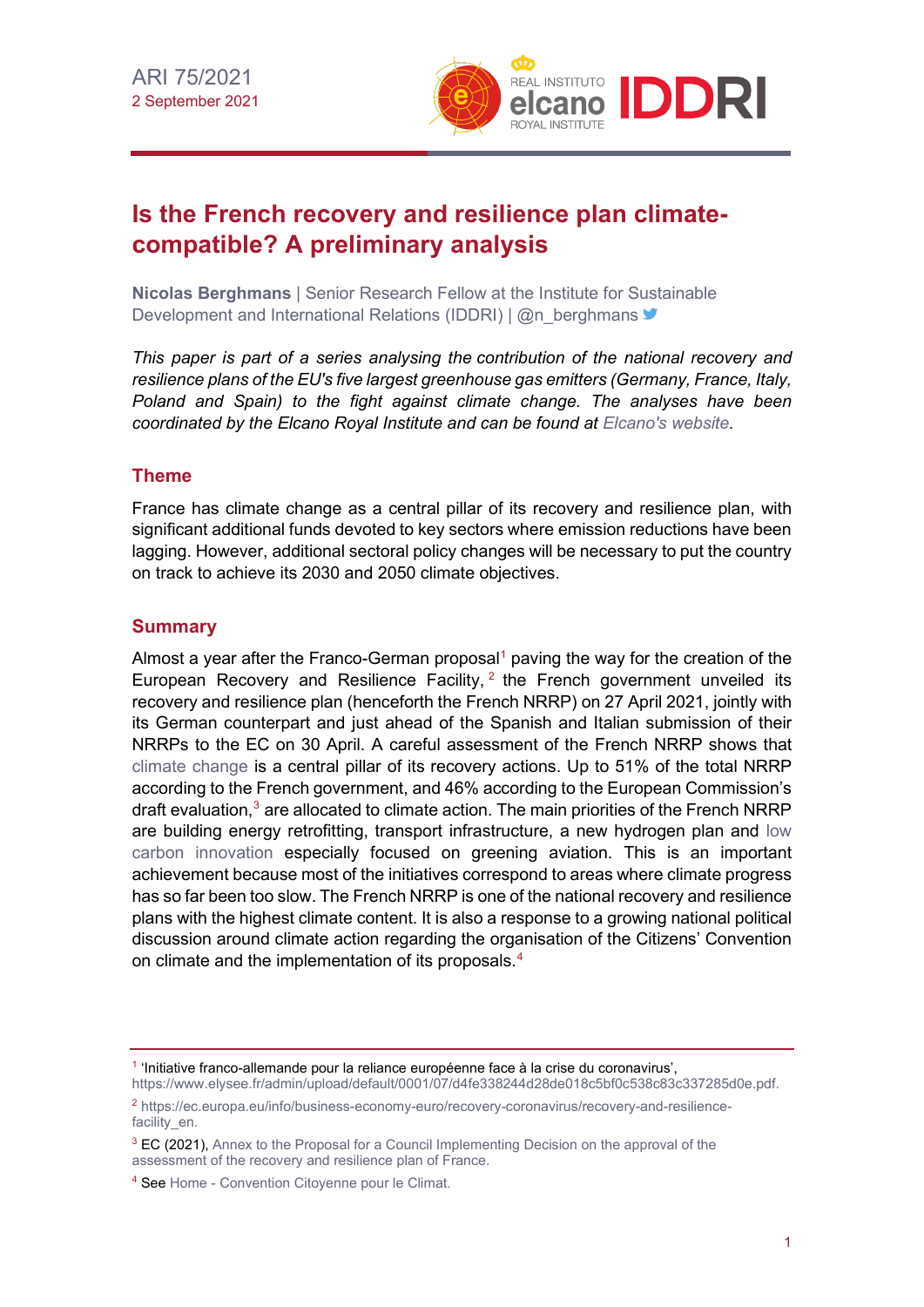More specifically, the measures contained in the French NRRP, which amount to  $€41$ billion -to come from the Recovery and Resilience Facility, RFF-, are a subset of those contained in the broader *France relance* plan launched at the end of August 2020, including €100 billion in economic recovery measures. The French NRRP is structured around the same three priorities as the *France relance* plan: environment, competitiveness and cohesion. Most of the measures included under the environment priority of the *France relance* plan are included in the French NRPP. A few measures under the competitiveness and cohesion priorities, such as general R&D and training support or the hospital renovation initiative, are considered to partially contribute to climate objectives in the French NRPP. Overall,  $\epsilon$ 20.7 billion of the  $\epsilon$ 40.9 billion (51%) funds included in the French NRRP are earmarked for climate action. This figure is well above the minimum threshold of 37% set by the Council's agreement and the declared 30% share of the total *France relance* plan<sup>[5](#page-1-0)</sup> devoted to environmental protection.

The extent to which the French NRPP contributes to climate objectives heavily depends on existing and future sectoral regulation and policy changes, such as building renovation support and incentives for clean car purchasing and freight transport modal shifts. The building and transport sector reforms and investments are receiving additional funds from the NRRP.

# **Analysis**

#### Climate change: a central pillar of the French NRRP

The French NRRP draws on the *France relance* plan presented in August 2020. Both of them include the same three main priorities, namely, the environment, economic competitiveness and social cohesion. Climate is a clear priority: 51% of the total NRRP according to the French government (46% according to the European Commission's draft evaluation)<sup>[6](#page-1-1)</sup> is allocated to climate action, above the European objective of 37% and one of the highest climate ratios of all EU national plans.<sup>[7](#page-1-2)</sup> This comes as no surprise. From the outset of the [COVID-19](https://especiales.realinstitutoelcano.org/coronavirus/?lang=en) crisis and after a first wave of emergency measures, the need for a recovery plan with a strong green component has been central in the French policy debate. Several contributions from think tanks,  $8$  business leaders  $9$  and

<span id="page-1-0"></span><sup>5</sup> Independent evaluations have estimated the ratio to be lower than 30%, at 19% to 28%. See Green Recovery Tracker, [https://www.greenrecoverytracker.org/country-reports/france;](https://www.greenrecoverytracker.org/country-reports/france) and Haut Conseil pour le Climat (2020), [https://www.hautconseilclimat.fr/actualites/le-hcc-presente-son-rapport-france-relance](https://www.hautconseilclimat.fr/actualites/le-hcc-presente-son-rapport-france-relance-quelle-contribution-a-la-transition-bas-carbone/)[quelle-contribution-a-la-transition-bas-carbone/.](https://www.hautconseilclimat.fr/actualites/le-hcc-presente-son-rapport-france-relance-quelle-contribution-a-la-transition-bas-carbone/)

<span id="page-1-1"></span><sup>&</sup>lt;sup>6</sup> EC (2021), Annex to the Proposal for a Council Implementing Decision on the approval of the [assessment of the recovery and resilience plan of France.](https://ec.europa.eu/info/files/annex-proposal-council-implementing-decision-approval-assessment-recovery-and-resilience-plan-france_fr)

<span id="page-1-2"></span> $7$  For a quick comparison between the French, German, Spanish and Italian recovery and resilience plans see Bruegel (2021), 'Setting Europe's economic recovery in motion: a first look at national plans', [https://www.bruegel.org/2021/04/setting-europes-economic-recovery-in-motion-a-first-look-at-national](https://www.bruegel.org/2021/04/setting-europes-economic-recovery-in-motion-a-first-look-at-national-plans/)[plans/.](https://www.bruegel.org/2021/04/setting-europes-economic-recovery-in-motion-a-first-look-at-national-plans/)

<span id="page-1-3"></span><sup>8</sup> I4CE (2020), 'Relance, comment financer l'action climat'[, https://www.i4ce.org/wp-core/wp](https://www.i4ce.org/wp-core/wp-content/uploads/2020/07/I4CE-Relance_FinancementActionClimat-52p-2.pdf)[content/uploads/2020/07/I4CE-Relance\\_FinancementActionClimat-52p-2.pdf.](https://www.i4ce.org/wp-core/wp-content/uploads/2020/07/I4CE-Relance_FinancementActionClimat-52p-2.pdf)

<span id="page-1-4"></span><sup>9</sup> [https://www.lemonde.fr/idees/article/2020/05/03/mettons-l-environnement-au-c-ur-de-la-reprise](https://www.lemonde.fr/idees/article/2020/05/03/mettons-l-environnement-au-c-ur-de-la-reprise-economique_6038523_3232.html)[economique\\_6038523\\_3232.html.](https://www.lemonde.fr/idees/article/2020/05/03/mettons-l-environnement-au-c-ur-de-la-reprise-economique_6038523_3232.html)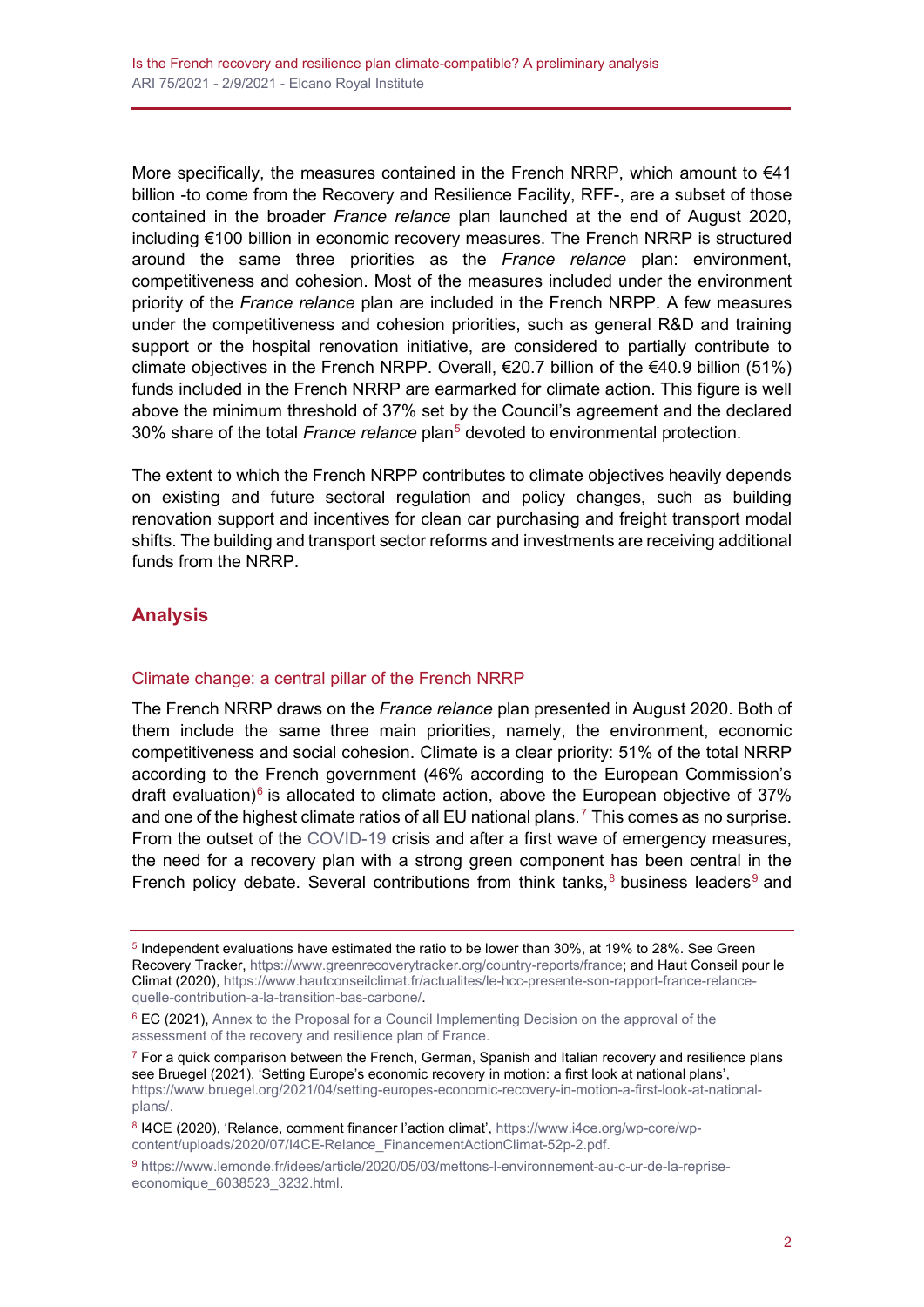NGOs and unions<sup>[10](#page-2-0)</sup> highlighted the multiple co-benefits of investing in the ecological transition.<sup>[11](#page-2-1)</sup> In addition, the Citizen's Convention on Climate,  $12$  which was ongoing when the COVID-19 crisis hit, produced a special contribution to the economic recovery including 50 proposals from its work in April 2020.<sup>[13](#page-2-3)</sup> All these contributions showed that greening the recovery was a priority among many different stakeholders and laid the ground for an ambitious uptake by policymakers.

More specifically, if the French NRRP includes most priorities of the *France relance* plan, there are differences between the two plans, as shown in Table 1 below. Most environmental measures have been included in the NRRP with the exception of the climate investment support from the Public Investment Bank (BPI).<sup>[14](#page-2-4)</sup> On the other hand, the production tax decrease (€20 billion over two years), considered to be negative to climate[,15](#page-2-5) has been left out of the French NRRP. In some cases, France only asks the EU for partial funding. For instance, of an overall €1.2 billion budget for industrial decarbonisation projects France only asked for €300 million from the EU recovery and resilience facility. Finally, measures included in the two other priorities of the French recovery and resilience plan (competitiveness and cohesion), such as support for innovative companies, research and development, renovation of hospitals and training, are considered to contribute to climate protection in the French NRRP, which was not the case in the initial *France relance* plan.

<span id="page-2-4"></span><sup>14</sup> The Public Investment Bank is not funded through the national budget, which explains why it does not appear in the NRRP.

<span id="page-2-0"></span> $10$  See, for instance, Le Pacte du Pouvoir de vivre (2020), 'Les 15 mesures indispensables pour le pouvoir de vivre dès la fin du confinement', [https://www.pactedupouvoirdevivre.fr/wp](https://www.pactedupouvoirdevivre.fr/wp-content/uploads/2020/05/DOSSIER-DE-PRESSE-OK-15mesures.pdf)[content/uploads/2020/05/DOSSIER-DE-PRESSE-OK-15mesures.pdf.](https://www.pactedupouvoirdevivre.fr/wp-content/uploads/2020/05/DOSSIER-DE-PRESSE-OK-15mesures.pdf)

<span id="page-2-1"></span><sup>11</sup> Terra Nova & I4CE (2020), 'C-bénéfices environnementaux et sanitaires de l'action publique: it's (also) the economy, stupid!', [https://tnova.fr/system/contents/files/000/002/013/original/Terra-Nova\\_Cycle-](https://tnova.fr/system/contents/files/000/002/013/original/Terra-Nova_Cycle-Covid19_Co-b_n_fices-environnementaux-et-sanitaires-de-laction-publique_070520.pdf?1588781732)[Covid19\\_Co-b\\_n\\_fices-environnementaux-et-sanitaires-de-laction-publique\\_070520.pdf?1588781732.](https://tnova.fr/system/contents/files/000/002/013/original/Terra-Nova_Cycle-Covid19_Co-b_n_fices-environnementaux-et-sanitaires-de-laction-publique_070520.pdf?1588781732)

<span id="page-2-2"></span> $12$  The CCC is an innovative policy process launched in October 2019 involving 150 randomly selected citizens to propose measures to reach the French 2030 climate target in a spirit of social justice. For more information see [https://www.conventioncitoyennepourleclimat.fr/en/.](https://www.conventioncitoyennepourleclimat.fr/en/)

<span id="page-2-3"></span> $13$  Convention citoyenne pour le climat (2020), 'Contribution de la CCC au plan de sortie de crise', [https://www.conventioncitoyennepourleclimat.fr/wp-content/uploads/2020/04/Contribution-de-la-CCC-au](https://www.conventioncitoyennepourleclimat.fr/wp-content/uploads/2020/04/Contribution-de-la-CCC-au-plan-de-sortie-de-crise-1.pdf)[plan-de-sortie-de-crise-1.pdf.](https://www.conventioncitoyennepourleclimat.fr/wp-content/uploads/2020/04/Contribution-de-la-CCC-au-plan-de-sortie-de-crise-1.pdf)

<span id="page-2-5"></span> $15$  The Green Recovery tracker identifies this measure as having a negative impact, whereas the High council for climate qualifies it as being aligned with Business as usual that is not aligned with the long-term decarbonisation strategy. See Green Recovery Tracker, [https://www.greenrecoverytracker.org/country](https://www.greenrecoverytracker.org/country-reports/france)[reports/france;](https://www.greenrecoverytracker.org/country-reports/france) and Haut Conseil pour le Climat (2020), [https://www.hautconseilclimat.fr/actualites/le-hcc](https://www.hautconseilclimat.fr/actualites/le-hcc-presente-son-rapport-france-relance-quelle-contribution-a-la-transition-bas-carbone/)[presente-son-rapport-france-relance-quelle-contribution-a-la-transition-bas-carbone/.](https://www.hautconseilclimat.fr/actualites/le-hcc-presente-son-rapport-france-relance-quelle-contribution-a-la-transition-bas-carbone/)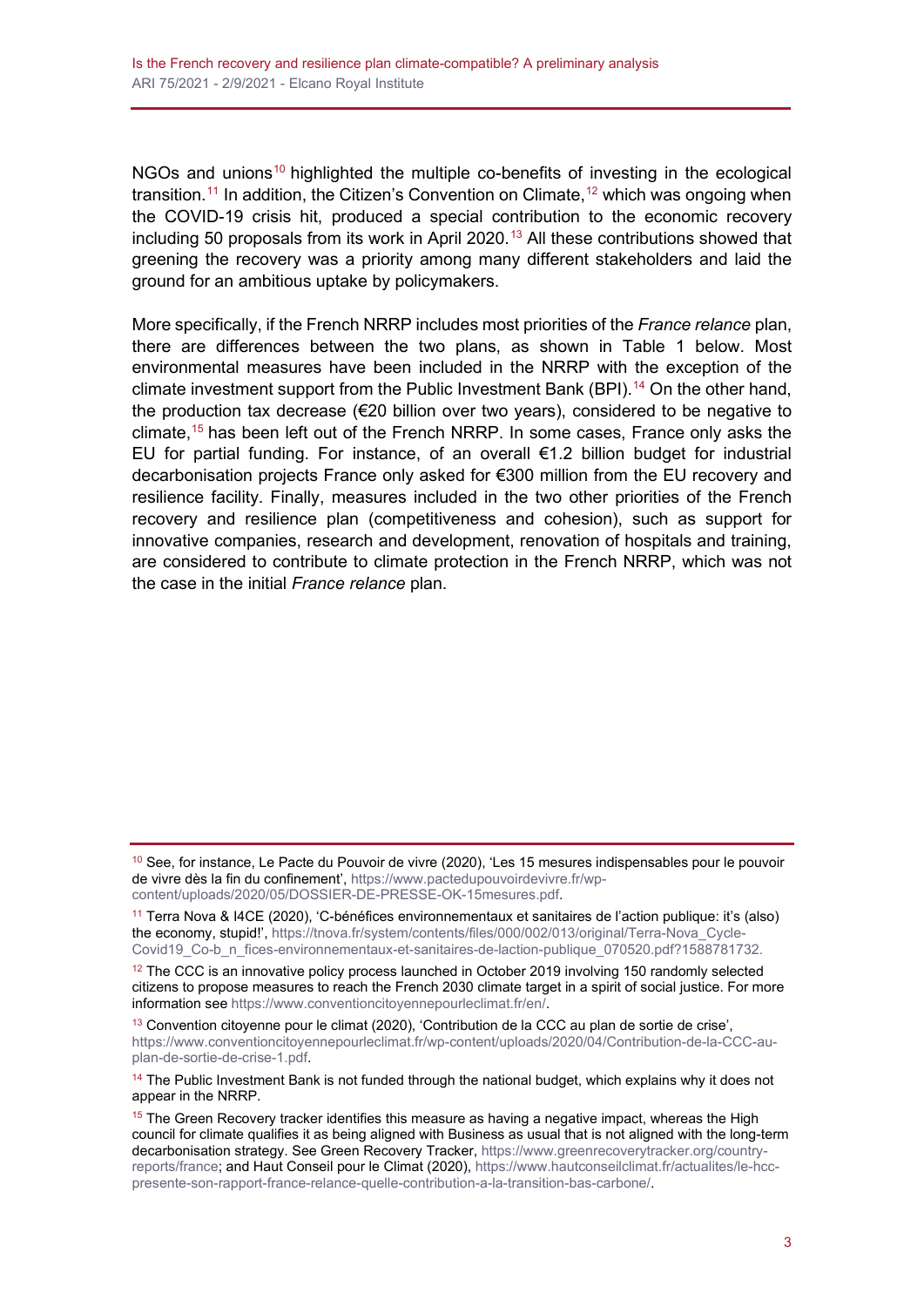|                                               |                                    | <b>Total</b><br>amount $(E)$<br>bn)<br>allocated<br>to climate | Total funding – of which climate (in € bn) | <b>Measure</b><br>with                             |                                      |                                                                                                                    |
|-----------------------------------------------|------------------------------------|----------------------------------------------------------------|--------------------------------------------|----------------------------------------------------|--------------------------------------|--------------------------------------------------------------------------------------------------------------------|
|                                               | Total<br>amount<br>$(\epsilon$ bn) |                                                                | <b>Priority</b><br>1<br>Environment        | Priority<br>$\mathbf{2}$<br><b>Competitiveness</b> | <b>Priority 3</b><br><b>Cohesion</b> | <b>Climate</b><br>impact<br>excluded<br>from<br>the NRRP                                                           |
| France<br>relance<br>plan<br>(August<br>2020) | 100                                | Unspecified                                                    | 30                                         | 34                                                 | 36                                   | Positive: support<br>for<br>climate<br>products from the<br><b>Public Investment</b><br>Bank (BPI) $(€2.5)$<br>bn) |
| French<br><b>NRRP</b><br>(April<br>2021)      | 40.9                               | 20.7                                                           | $20.2 - 18.3$                              | $5.6 - 0.2$                                        | $15.2 - 2.3$                         | Negative:<br>lower<br>production<br>taxes<br>without<br>green<br>conditionality<br>(€20 bn)                        |

**Figure 1. Main climate-relevant differences between the 2020** *France relance* **plan and the 2021 French Recovery and Resilience plan**

Source: *Gouvernement français* (2021), 'National recovery and resilience plan summary and France relanc Senior Research Fellow at Institute for Sustainable Development and International Relations (IDDRI) e', *dossier de presse*.

Overall, measures included in the French NRPP were selected according to their eligibility to agreed European criteria.<sup>[16](#page-3-0)</sup> As a result, the French NRPP appears greener than the overall *France relance* plan with €21 billion out of €41 billion (51% of the total) earmarked for climate action, making it one of the EU NRRPs with the highest climate contribution.<sup>[17](#page-3-1)</sup> The difference between the share of green investments presented by France in its NRRP (51%) and its overall *France relance* plan (30% according to the government) highlights one of the loopholes in the European rules on the RRF. Because Member States can choose the actions they submit for approval in the RFF, France selected the one that would better match European green criteria and the 'do no significant harm' principle. Some recovery measures with a more ambiguous or negative impact on climate can simply be left out of the NRRP.

<span id="page-3-0"></span><sup>16</sup> Gouvernement français (2021), 'Plan national de relance et de résilience', p. 13, [https://www.contexte.com/medias/pdf/medias-documents/2021/04/20210427\\_PNRR\\_version\\_finale.pdf.](https://www.contexte.com/medias/pdf/medias-documents/2021/04/20210427_PNRR_version_finale.pdf)

<span id="page-3-1"></span><sup>17</sup> A. Averchenkova, L. Lázaro-Touza & G. Escribano (forthcoming), *Green recovery in the EU's 'Big Five' (emitters): key elements and caveats*, Elcano Royal Institute; and Bruegel (2021), 'Setting Europe's economic recovery in motion: a first look at national plans'[, https://www.bruegel.org/2021/04/setting](https://www.bruegel.org/2021/04/setting-europes-economic-recovery-in-motion-a-first-look-at-national-plans/)[europes-economic-recovery-in-motion-a-first-look-at-national-plans/.](https://www.bruegel.org/2021/04/setting-europes-economic-recovery-in-motion-a-first-look-at-national-plans/)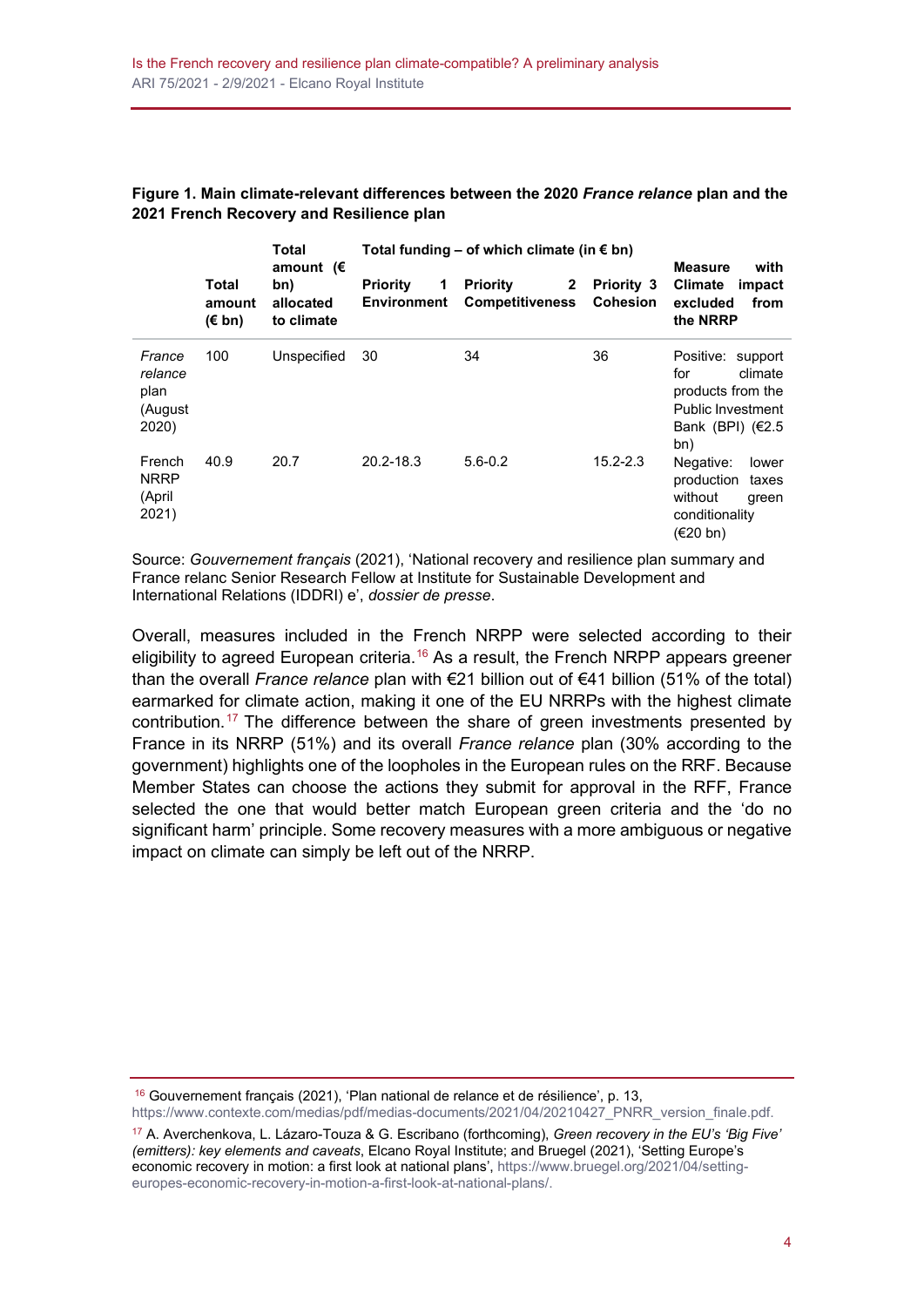

**Figure 2. Sectoral allocation of the French NRPP when accounting for its % contribution to climate change, according to the French government**

Source: the author.

#### Divining into the French NRRP

The sectoral allocation of the French NRPP shows a strong emphasis on sectors where progress on climate mitigation has been too slow (see Table 2 at the end of this paper for detailed data).[18](#page-4-0) EV uptake and low carbon infrastructure development in transport (€6.4 billion) and building retrofitting (€7.4 billion) account for more than half of the overall climate-related budget. The plan also includes the development of a hydrogen economy (€1.9 billion), an important change of scale compared with the pre-existing hydrogen plan (of €0.1 billion)<sup>[19](#page-4-1)</sup> that can accelerate industrial and transport decarbonisation and contribute to the decarbonisation of the energy system. Additional support includes industrial decarbonisation and circular economy projects (€0.39 billion), soil artificialisation<sup>[20](#page-4-2)</sup> and ecosystem restauration projects ( $\epsilon$ 0.318 billion), forest adaptation to climate change (€0.150 billion) and an agricultural protein plan<sup>[21](#page-4-3)</sup> (€0.03 billion). Crosssectoral measures include a strong support for low carbon innovation (€3.8 billion) –with 40% of it targeted on low carbon aviation– and training support in green industries ( $\epsilon$ 0.3 billion). In its evaluation of the French NRRP, the European Commission revalued the climate content of some actions included in the plan, which would, if approved, slightly

<sup>18</sup> HCC (2021), 'Redresser le cap, relancer la transition – rapport annuel',

<span id="page-4-0"></span>[https://www.hautconseilclimat.fr/wp-content/uploads/2020/07/20210330\\_hcc\\_rapports\\_annuel-2020.pdf.](https://www.hautconseilclimat.fr/wp-content/uploads/2020/07/20210330_hcc_rapports_annuel-2020.pdf)

<sup>19</sup> [https://www.ecologie.gouv.fr/nicolas-hulot-annonce-plan-deploiement-lhydrogene-transition-energetique.](https://www.ecologie.gouv.fr/nicolas-hulot-annonce-plan-deploiement-lhydrogene-transition-energetique)

<span id="page-4-2"></span><span id="page-4-1"></span> $20$  The measure contains support for municipalities with increasing urban density in their housing projects, the reconversion of wasteland and urbanised areas.

<span id="page-4-3"></span> $21$  This measure includes investment subsidies for plant-based protein production projects.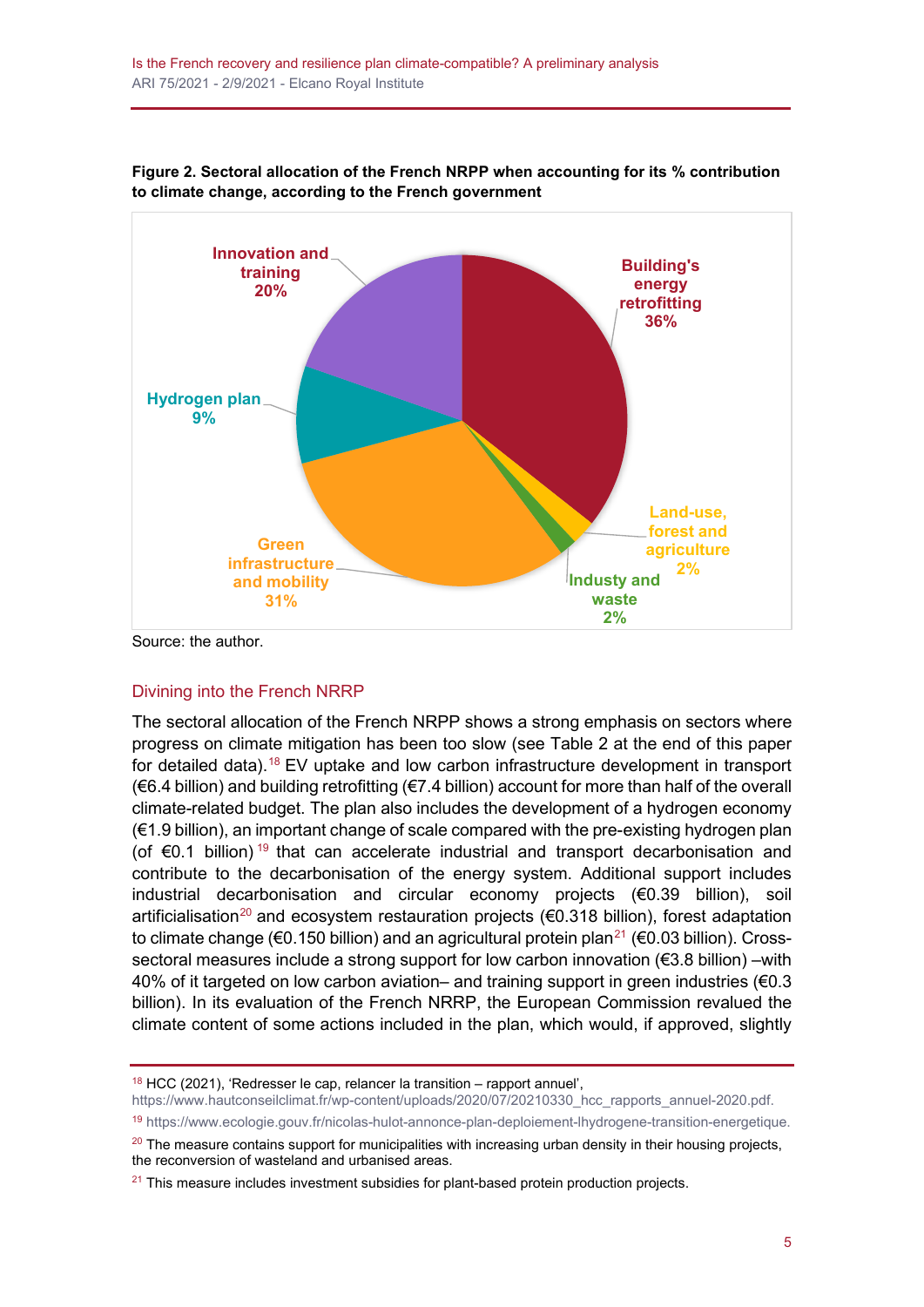change the overall numbers. In particular, it reclassified public subsidies not targeted on [zero emission](http://www.realinstitutoelcano.org/wps/portal/rielcano_en/event?WCM_GLOBAL_CONTEXT=/elcano/elcano_in/calendar/activities/reaching-net-zero-learning-international-experiencia-climate-legislation-cop25) vehicles as partially contributing to climate mitigation (40%). Some support for R&D in aviation, agriculture and the circular economy were also reclassified.<sup>[22](#page-5-0)</sup> The climate impact of the NRRP depends on regulatory changes accompanying the additional green public funds.

All these initiatives are well embedded in existing policy processes and the national budget so it is likely the funds will be spent as planned. The progress in recoverymeasure disbursement is monitored close to real time for certain key indicators such as the number of building energy renovations supported or the number of clean vehicles purchased with a subsidy. These two indicators show a rapid uptake of the associated public subsidies financed through the NRRP.<sup>[23](#page-5-1)</sup> The level of support is also high with several stakeholders welcoming the unprecedented addition of financial resources for ecological transition that would help bridge the investment gap in the different sectors according to current estimates.<sup>[24](#page-5-2)</sup> At the same time, many players<sup>[25](#page-5-3)</sup> signalled the need to complement additional funding with regulatory changes in several sectors to ensure environmental efficiency and alignments with climate targets.

The NRRP mentions regulatory changes and initiatives accompanying the funds. Most of these measures were already underway before the plan was proposed, apart from the Climate & Resilience law currently being debated in parliament. The law was initiated following the citizen assembly's final recommendations published in June 2021.<sup>[26](#page-5-4)</sup> has a large sectoral coverage (building, transport, industry and agriculture) and includes either changes in the ambition of existing policies or new measures to achieve the current 2030-climate objective of -40 % GHG emissions compared with 1990. However, several studies show that there is still a significant gap to reach the -40% GHG target, even after taking into account the additional measures brought about by the new law. This is illustrated by an impact assessment<sup>[27](#page-5-5)</sup> commissioned by the Environment Ministry, which showed that out of the 107 MtCO<sub>2</sub> necessary emission reduction between 2018 and 2030 to reach the national 2030 climate target, only 21 MtCO<sub>2</sub> are likely to be achieved with existing measures. The same impact assessment estimated that 29 MtCO $_2$  are difficult

<span id="page-5-2"></span><sup>24</sup> See I4CE (2020), 'Landscape Climate Finance in France', [https://www.i4ce.org/go\\_project/landscape](https://www.i4ce.org/go_project/landscape-climate-finance-france/)[climate-finance-france/;](https://www.i4ce.org/go_project/landscape-climate-finance-france/) and P. Jolivet, G. Callonnec & H. Gouëdard (2021), 'Relance verte: le potential d'un double benefice écologique et économique', *The Conversation*[, https://theconversation.com/relance](https://theconversation.com/relance-verte-le-potentiel-dun-double-benefice-ecologique-et-economique-144953)[verte-le-potentiel-dun-double-benefice-ecologique-et-economique-144953.](https://theconversation.com/relance-verte-le-potentiel-dun-double-benefice-ecologique-et-economique-144953)

<span id="page-5-3"></span><sup>25</sup> See, for instance, RAC (2020), 'Un plan de relance vert pale', [https://reseauactionclimat.org/un-plan-de](https://reseauactionclimat.org/un-plan-de-relance-vert-pale/)[relance-vert-pale/;](https://reseauactionclimat.org/un-plan-de-relance-vert-pale/) or I4CE (2020), 'Plan de relance et budget 2021 – L'analyse d'I4CE', [https://www.i4ce.org/wp-core/wp-content/uploads/2020/10/20-10-14-I4CE\\_Version-pour-le-site.pdf.](https://www.i4ce.org/wp-core/wp-content/uploads/2020/10/20-10-14-I4CE_Version-pour-le-site.pdf)

<span id="page-5-4"></span><sup>26</sup> Convention Citoyenne pour le Climat (2021), 'Rapport final', [https://propositions.conventioncitoyennepourleclimat.fr/le-rapport-final/.](https://propositions.conventioncitoyennepourleclimat.fr/le-rapport-final/)

<span id="page-5-5"></span> $27$  See, for instance, MTES (2021), 'Evaluation climat des mesures du quinquennat', [https://www.ecologie.gouv.fr/sites/default/files/2021.03.01.Etude\\_.BCG\\_.Evaluation.climat.des\\_.mesures.d](https://www.ecologie.gouv.fr/sites/default/files/2021.03.01.Etude_.BCG_.Evaluation.climat.des_.mesures.du_.quinquennat.pdf)

[u\\_.quinquennat.pdf;](https://www.ecologie.gouv.fr/sites/default/files/2021.03.01.Etude_.BCG_.Evaluation.climat.des_.mesures.du_.quinquennat.pdf) and Carbone 4 (2021), 'L'Etat français se donne-t-il les moyens de son ambition climat?'[, http://www.carbone4.com/wp-content/uploads/2021/03/LEtat-franc%CC%A7ais-se-donne-t-il-les](http://www.carbone4.com/wp-content/uploads/2021/03/LEtat-franc%CC%A7ais-se-donne-t-il-les-moyens-de-son-ambition-climat.pdf)[moyens-de-son-ambition-climat.pdf.](http://www.carbone4.com/wp-content/uploads/2021/03/LEtat-franc%CC%A7ais-se-donne-t-il-les-moyens-de-son-ambition-climat.pdf)

<span id="page-5-0"></span> $22$  The changes in the EC evaluation are shown in the Annex. For more details on the EC evaluation see EC (2021), [Annex to the Proposal for a Council Implementing Decision on the approval of the assessment](https://ec.europa.eu/info/files/annex-proposal-council-implementing-decision-approval-assessment-recovery-and-resilience-plan-france_fr)  [of the recovery and resilience plan of France.](https://ec.europa.eu/info/files/annex-proposal-council-implementing-decision-approval-assessment-recovery-and-resilience-plan-france_fr)

<span id="page-5-1"></span><sup>23</sup> [https://www.economie.gouv.fr/plan-de-relance/tableau-de-bord/ecologie#decarbonation-industrie.](https://www.economie.gouv.fr/plan-de-relance/tableau-de-bord/ecologie%23decarbonation-industrie)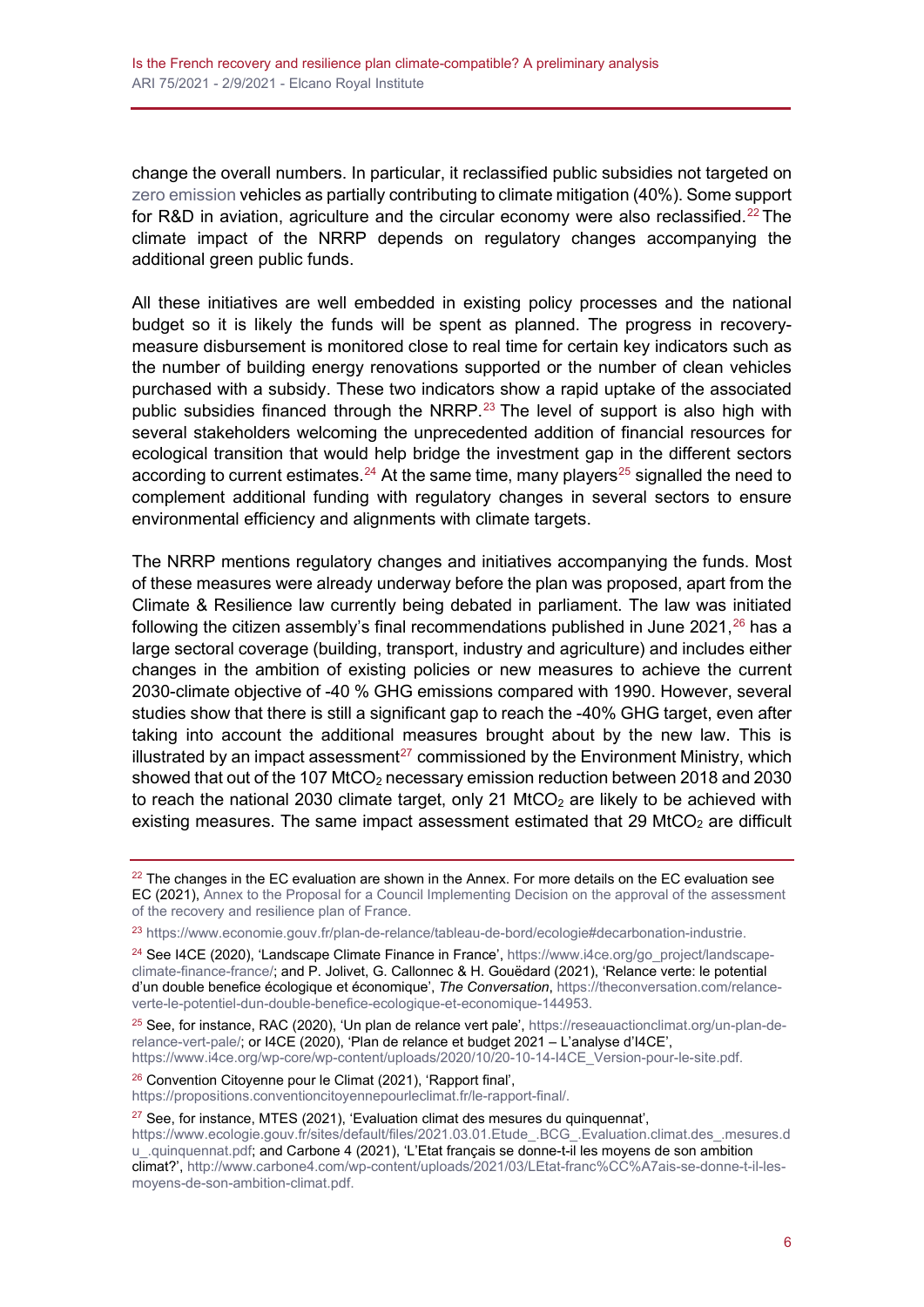to achieve with existing measures whereas 57  $MCO<sub>2</sub>$  can be achieved if existing or new measures are implemented voluntarily. The NRRP is a step in the right direction by providing additional climate funding in sectors where emissions reduction has been lagging, although its ability to put France on track to achieve its 2030 and 2050 climate objectives is uncertain and depends on additional policy changes.

More specifically, there are three areas where the NRRP provides additional funds for issues whose goals are considered uncertain or difficult to achieve with current measures: the energy renovation of private residential buildings, freight transport and incentives for clean cars. $28$  The measures proposed for private energy renovation are again a step in the right direction, although insufficient. Future bans for inefficient housing are introduced that aim to provide financial support for vulnerable populations and to deep energy retrofits. However, the amount of financial support remains too limited while the complexity of the multiple support mechanisms continues to put a hold on the uptake of energy renovation.<sup>[29](#page-6-1)</sup> As for freight transport, the lack of a freight railway strategy and incentives for a modal shift have been noted, $30$  questioning the alignment of the sector with long-term decarbonisation objectives. Finally, the automotive bonus-malus system $31$ could be reinforced with a higher malus for  $CO<sub>2</sub>$  intensive and heavier vehicles in order to be better aligned with the new European car regulations that will also be revised by the European Commission as part of the Green Deal.<sup>[32](#page-6-4)</sup>

The French NRRP mentions the plan's compatibility with several European initiatives, among them hydrogen strategy and the renovation wave. Two initiatives mention a possible complementarity with other European funds, industrial decarbonisation projects whose funding could complement the ETS innovation fund, the FEDER or the Just Transition Fund and the hydrogen strategy that could be funded through European innovation funds. Three specific domains for cooperation between France and Germany and that are open to other Member States are identified, among them the Important Project of Common European Interest (IPCEI) on hydrogen, that earmarked €1.5 billion to finance electrolyser fuel cells and material developments, with an objective to notify it to the European Commission this year.

<span id="page-6-0"></span><sup>&</sup>lt;sup>28</sup> Incentives for industrial decarbonisation projects through production processes change, electrification and CCS are also considered insufficient but they are not part of the perimeter of industrial decarbonisation projects included in the RPP plan, which only supports energy efficiency and circular economy projects.

<span id="page-6-1"></span><sup>&</sup>lt;sup>29</sup> A. Rüdinger (2021), 'Energy renovation: what is the outlook for the recommendations of the French Citizens' Climate Convention after the recovery plan?', [https://www.iddri.org/en/publications-and](https://www.iddri.org/en/publications-and-events/blog-post/energy-renovation-what-outlook-recommendations-french-citizens)[events/blog-post/energy-renovation-what-outlook-recommendations-french-citizens.](https://www.iddri.org/en/publications-and-events/blog-post/energy-renovation-what-outlook-recommendations-french-citizens)

<span id="page-6-2"></span><sup>30</sup> Y. Briand *et al*. (2020), 'How the Rail Freight Development Strategy can reinforce the sector's ambition in France', Iddri issue brief nr 6/2020.

<span id="page-6-3"></span><sup>&</sup>lt;sup>31</sup> The automotive bonus-malus system defines purchasing premiums and taxes for new cars according to their emission levels.

<span id="page-6-4"></span><sup>32</sup> Q. Perrier (2020), 'Bonus-malus Automobile: la norme européenne rebat les cartes', [https://www.i4ce.org/automobile-bonus-malus-norme-europeenne-climat/.](https://www.i4ce.org/automobile-bonus-malus-norme-europeenne-climat/)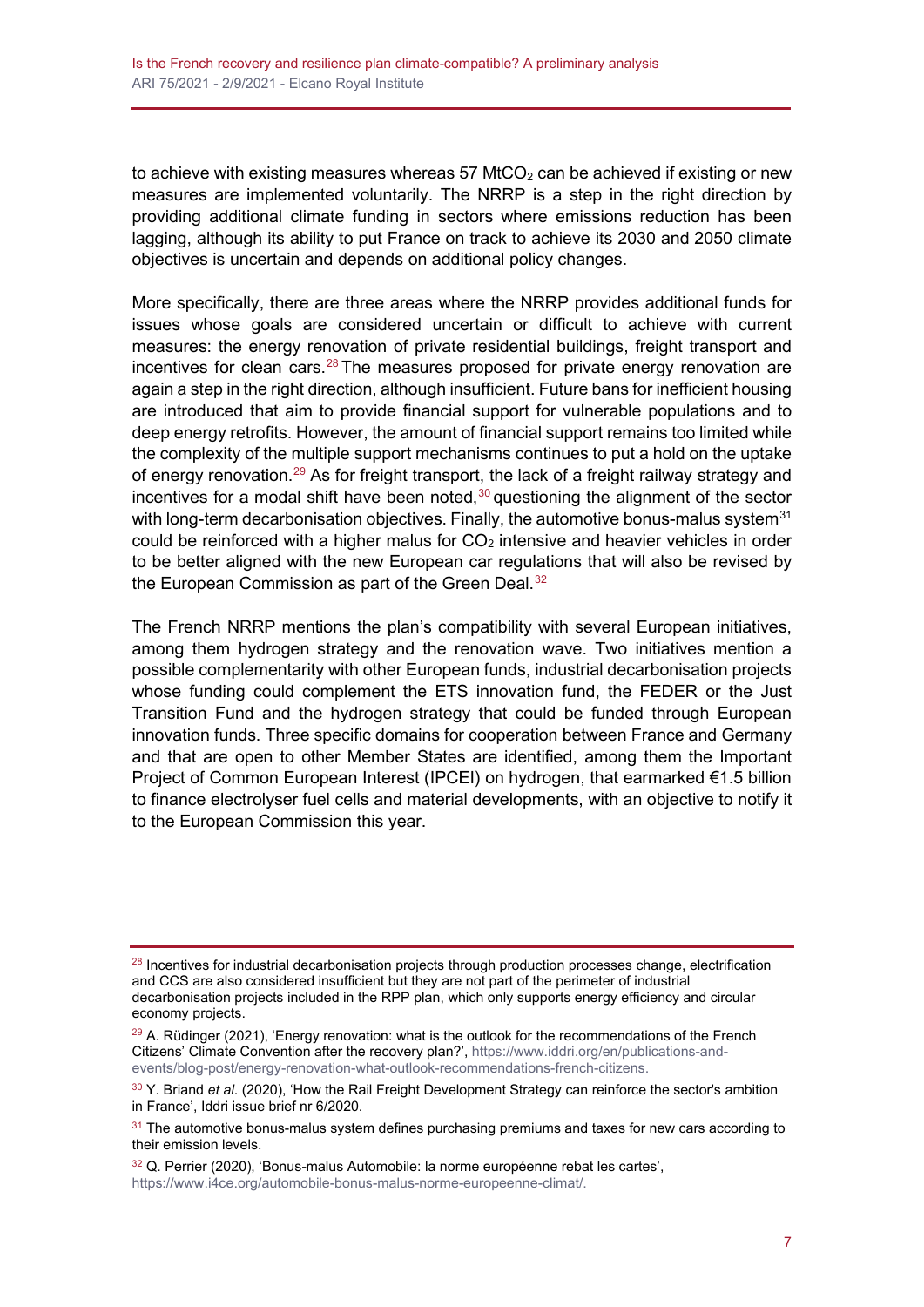The NRRP contains no significant measure on the reconversion of regions and industries affected by the transition<sup>[33](#page-7-0)</sup> or fiscal measures. It is mainly an investment plan with no significant fiscal measures. Critics of the plan questioned the capacity to induce significant changes as regards some of its measures. For example, the ability to trigger additional investments for the recapitalisation of the national railway company was criticised by NGOs as investment volumes merely compensate the economic impact of the loss of passenger traffic during lockdown periods. $34$  In addition, the absence of green conditionality linked to the decrease of production taxes that could be detrimental to climate change has been highlighted,<sup>[35](#page-7-2)</sup> although this latter measure included in *France relance* has been left out of the French NRRP.

#### Governance and evaluation of climate compatibility of the plan

A dedicated governance framework has been created for the *France relance* plan with a dedicated secretariat under the Prime Minister and the Economic and Finance Ministry's office and regional operational committees helping to identify projects for the disbursement of the plan in each territory. In addition, a national steering committee involving parliaments, local authorities, stakeholders, NGOs and economists have a dedicated role in ensuring the good execution of budgetary measures, social and environmental efficiency and the equilibrium of sectoral and territorial elements.

To support this assessment, the plan proposes 150 diversified indicators. Overall, only two directly refer to  $CO<sub>2</sub>$  emission reduction objectives on industrial decarbonisation. With no clear evaluation or target on the amount of  $CO<sub>2</sub>$  reduction associated to these actions, an ex-post evaluation of the climate impact of the plan will be limited. An *ex-ante* evaluation of the *France relance* plan climate impact is provided in the NRRP: 55 MtCO2 to 60 MtCO<sub>2</sub> over the lifetime of the investments. However, the transparency of this evaluation is poor with no clear reference to the underlying hypothesis and methodology provided. Furthermore, the evaluation is made against a business-as-usual scenario, whereas the High Council for Climate<sup>[36](#page-7-3)</sup> recommended the evaluation to be made taking the national low carbon strategy as a reference. Against this background, a committee in charge of evaluating the recovery plan was formed on 4 June 2021.  $37$  Hence, methodological changes, new indicators and evaluation milestones should be developed to improve the climate impact evaluation of the plan and help to better allocate the funds to the most climate efficient projects and initiatives.

<span id="page-7-0"></span> $33$  Only an overall coherence objective with the just transition territorial plans is mentioned with the national agency in charge of cohesion policy. Gouvernement français (2021), 'Plan national de reliance et de resilience', [https://www.contexte.com/medias/pdf/medias](https://www.contexte.com/medias/pdf/medias-documents/2021/04/20210427_PNRR_version_finale.pdf)[documents/2021/04/20210427\\_PNRR\\_version\\_finale.pdf.](https://www.contexte.com/medias/pdf/medias-documents/2021/04/20210427_PNRR_version_finale.pdf)

<span id="page-7-1"></span><sup>34</sup> RAC (2020), 'Un plan de relance vert pale'[, https://reseauactionclimat.org/un-plan-de-relance-vert-pale/.](https://reseauactionclimat.org/un-plan-de-relance-vert-pale/)

<span id="page-7-2"></span><sup>35</sup> N. Berghmans & L. Vallejo (2021), 'Conditionnalités des aides publiques aux entreprises: éléments de gouvernance pour une relance durable',

[https://www.iddri.org/sites/default/files/PDF/Publications/Catalogue%20Iddri/Propositions/202101-PB0221](https://www.iddri.org/sites/default/files/PDF/Publications/Catalogue%20Iddri/Propositions/202101-PB0221-conditionnalite%CC%81s.pdf) [conditionnalite%CC%81s.pdf.](https://www.iddri.org/sites/default/files/PDF/Publications/Catalogue%20Iddri/Propositions/202101-PB0221-conditionnalite%CC%81s.pdf)

<span id="page-7-3"></span><sup>36</sup> Haut Conseil pour le Climat (2020), '"France Relance": Quelle contribution à la transition bas-carbone'.

<span id="page-7-4"></span><sup>37</sup> [https://www.gouvernement.fr/partage/12317-installation-du-comite-en-charge-de-l-evaluation-du-plan](https://www.gouvernement.fr/partage/12317-installation-du-comite-en-charge-de-l-evaluation-du-plan-de-relance)[de-relance.](https://www.gouvernement.fr/partage/12317-installation-du-comite-en-charge-de-l-evaluation-du-plan-de-relance)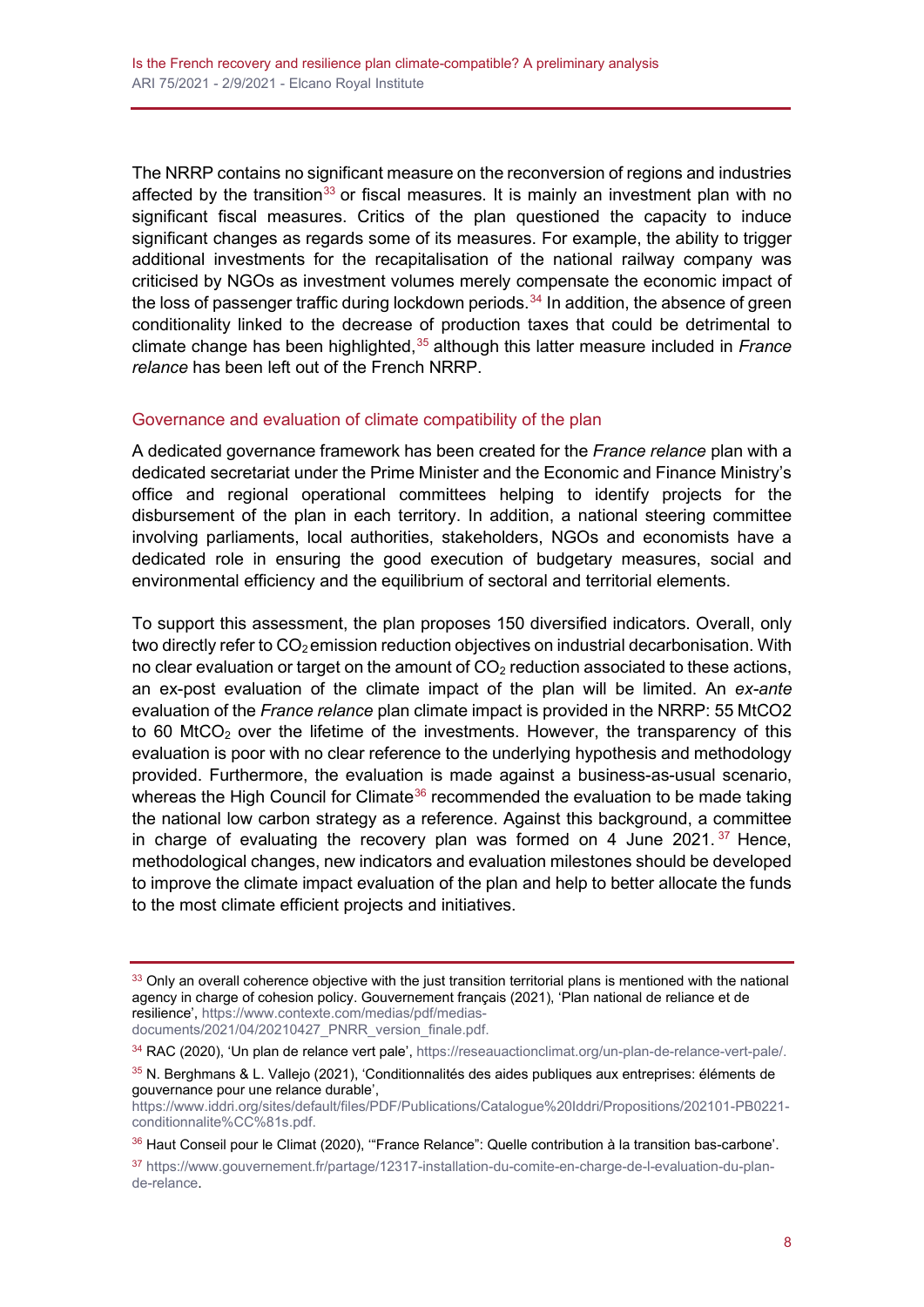# **Conclusion**

France made a significant effort to align its economic recovery with climate goals by proposing to spend 51% of the funds to climate action in the French NRRP, expected to arrive from the Recovery and Resilience Facility, elevating the green transition to the highest political level. It is an investment-focused plan with no demand-side measures included. The measures of the plan with a climate content correspond well to priority areas for decarbonisation. By increasing climate investments in buildings and transport to levels comparable to existing investment gap analysis, $38$  it lays the groundwork for accelerating France's low carbon transition. However, its climate impact will depend on policy changes to ensure environmental efficiency at the sectoral level. At this stage, several policy recommendations can be made to ensure a stronger contribution of the recovery plan to the fight against climate change:

- Efforts should be maintained to strengthen sectoral policies and regulations before the exhaustion of the funds to ensure they are spent as efficiently as possible. Critical climate-related areas include the design of policy instruments for private building renovation, clean vehicle uptake and freight modal shifts. The European 'fit-for-55' package debate should help reassess climate ambition and sectoral measures in France.
- The plan's climate monitoring is insufficient to date with almost no objectives in terms of absolute levels of  $CO<sub>2</sub>$  emission reduction. This is critical to ensure the plan's climate efficiency and to monitor the achievement of the overall 55 to 60 MtCO<sub>2</sub> emission reduction impact expected from it. The definition of the level of these indicators should be made in consultation with stakeholders and the scientific community.
- In addition, the methodology to evaluate the plan's climate impact should be changed and based on its compatibility with the low carbon strategy and National Energy and Climate Plan (NECP) rather than a simple comparison with a business-as-usual scenario, in accordance with the proposals of the High Council for Climate.
- The dedicated process to evaluate the impact of the recovery plan around the committee in charge of the plan's evaluation should include political milestones and coordinate its evaluation with the regular assessment of climate policy made by the High Council for Climate to better inform about possible adjustments to the recovery plan and future climate policy cycles.

Finally, the French NRRP only covers the investments over the next two years. However, achieving climate objectives requires sustaining the level of climate investments over the long term to achieve climate neutrality by 2050. Details on how these funds could be maintained or compensated by other types of policies after 2023 would be very useful in order to inform climate policy-making in the longer run, based on the assessment of the climate impact of the NRRP, so as to achieve the -55% target by 2030 and climate neutrality in 2050.

<span id="page-8-0"></span><sup>38</sup> See I4CE (2020), 'Landscape Climate Finance in France', [https://www.i4ce.org/go\\_project/landscape](https://www.i4ce.org/go_project/landscape-climate-finance-france/)[climate-finance-france/.](https://www.i4ce.org/go_project/landscape-climate-finance-france/)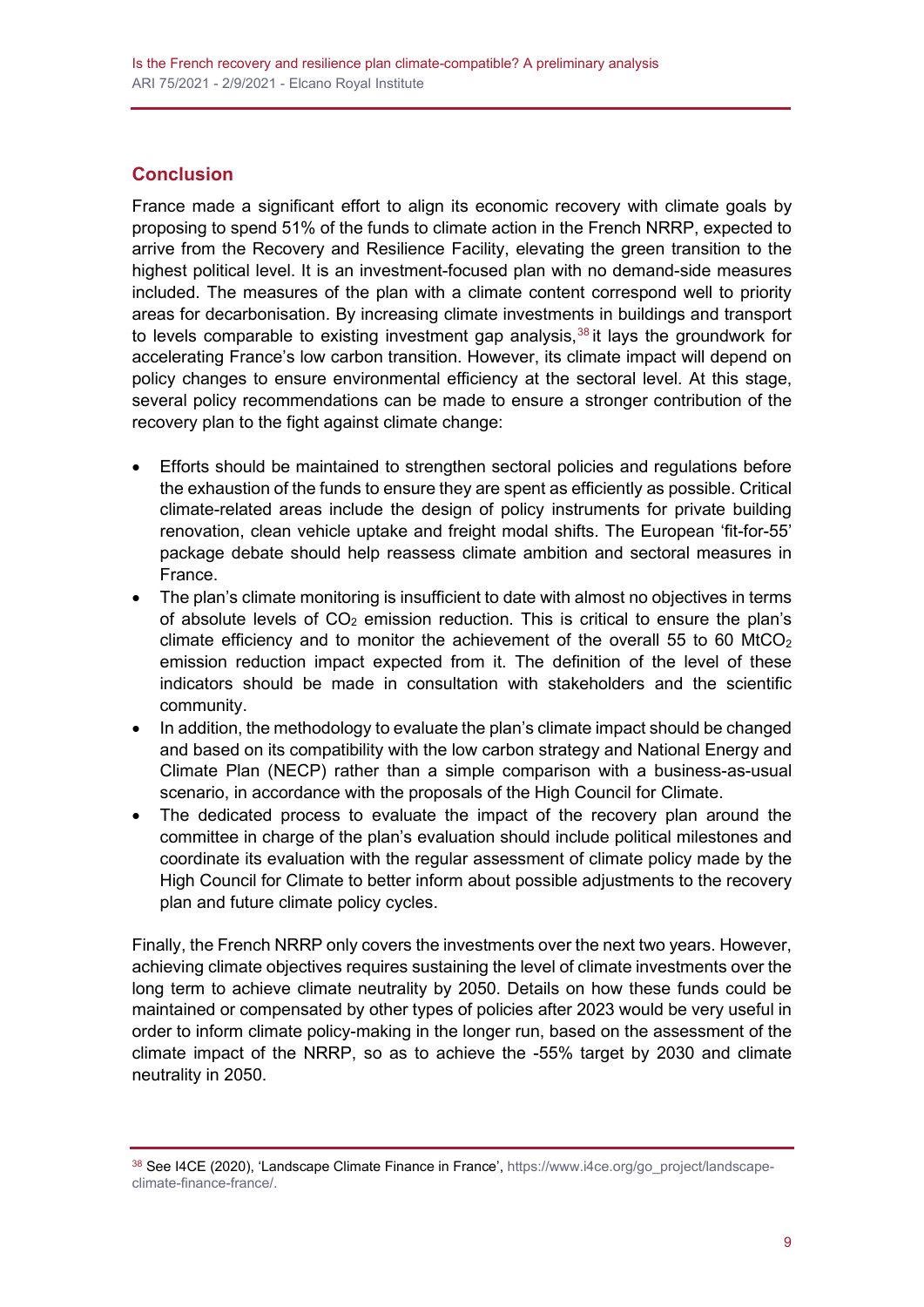### <span id="page-9-0"></span>**Annex**

**Figure 3. Sectoral disaggregation of climate-relevant measures included in the French Recovery and Resilience plan**

| <b>Sector</b>            | <b>Priority in the French RRP</b>                                        | <b>Intervention</b>                                                                     | <b>Total</b><br>financial<br>amount in bn euros<br>(% of the amount<br>considered<br><b>as</b><br>contributing<br>to<br>Climate in RRP) | financial<br><b>Total</b><br>in<br>bn<br>amount<br>euros (% Climate)<br>EC<br>the<br>in<br>the<br>evaluation of<br>Plan $39$ | Environmental<br>objective                                | <b>Policy instruments with</b><br>positive climate related<br>impacts                                                       | <b>Cross-border</b><br>cooperation |
|--------------------------|--------------------------------------------------------------------------|-----------------------------------------------------------------------------------------|-----------------------------------------------------------------------------------------------------------------------------------------|------------------------------------------------------------------------------------------------------------------------------|-----------------------------------------------------------|-----------------------------------------------------------------------------------------------------------------------------|------------------------------------|
| <b>Buildings</b>         | Energy retrofitting<br>Research, Ségur de<br>la                          | &<br>Public<br>private<br>buildings<br>energy<br>retrofitting<br>Investment in hospital | 5.825 (99%)<br>4 (40%)                                                                                                                  | 5.825 (99%)<br>4 (40%)                                                                                                       | Climate mitigation                                        | Subsidies, tax rebates or<br>direct public investments<br>public<br>8 <sup>8</sup><br>private<br>for<br>building renovation | None                               |
|                          | Santé/dependency,<br>territorial cohesion                                | renovation (with energy<br>content)                                                     |                                                                                                                                         |                                                                                                                              |                                                           | Reform of thermal building<br>regulations                                                                                   |                                    |
|                          | Research, Ségur<br>de<br>la<br>Santé/dependency,<br>territorial cohesion | Patrimonial<br>building<br>renovation                                                   | 0.093(40%)                                                                                                                              | 0.093(50%)                                                                                                                   | Climate mitigation                                        |                                                                                                                             |                                    |
| Land-use                 | Biodiversity & environment                                               | artificialisation<br>Soil<br>reduction & ecosystem<br>preservation                      | 0.795(40%)                                                                                                                              | 0.795(40%)                                                                                                                   | Climate<br>mitigation,<br>&<br>adaptation<br>biodiversity | Grants to projects and<br>public investments                                                                                |                                    |
| Industry<br>୍ୟୁ<br>waste | Biodiversity & environment                                               | Industrial<br>decarbonisation                                                           | 0.3(40%)                                                                                                                                | 0.3(40%)                                                                                                                     | Climate mitigation                                        | Grants, subsidies & loans<br>for EE & RE heat industrial<br>projects & the recycling                                        |                                    |
|                          |                                                                          | Circular economy                                                                        | 0.420(57%)                                                                                                                              | 0.245(40%)                                                                                                                   |                                                           | industry                                                                                                                    |                                    |

 $^{39}$  EC (2021), 'Documents de travail des services de la Commission: Analyse du plan pour la reprise et la resilience de la France', [https://ec.europa.eu/info/sites/default/files/swd\\_2021\\_173\\_fr.pdf.](https://ec.europa.eu/info/sites/default/files/swd_2021_173_fr.pdf)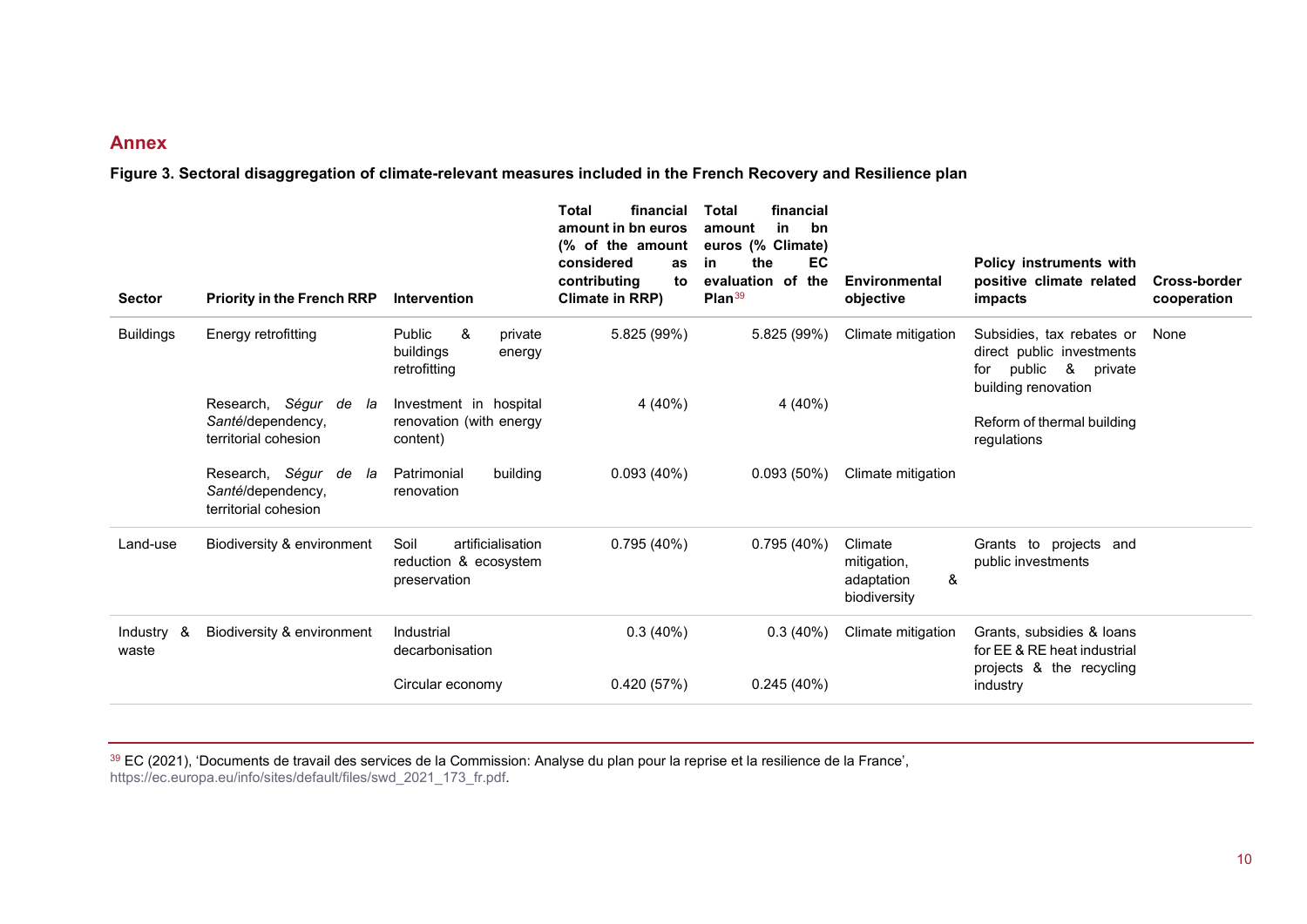| Agriculture<br>& forestry | Biodiversity & environment               | Protein<br>independence<br>plan         | 0.07(40%)      | 0.07(40%)      | Climate mitigation<br>& adaptation | Grants & subsidies for<br>agricultural<br>&<br>forestry<br>projects                                                                                                                                                                |                                                                     |
|---------------------------|------------------------------------------|-----------------------------------------|----------------|----------------|------------------------------------|------------------------------------------------------------------------------------------------------------------------------------------------------------------------------------------------------------------------------------|---------------------------------------------------------------------|
|                           |                                          | Forest adaptation                       | $0.150(100\%)$ | $0.150(100\%)$ |                                    |                                                                                                                                                                                                                                    |                                                                     |
| Transport                 | infrastructure<br>Green<br>&<br>mobility | Clean vehicles and EV<br>uptake         | $1.14(100\%)$  | 1.14(54%)      | Climatemitigation                  | <b>Subsidies</b><br>for<br>clean<br>vehicles & EVs purchase<br>& investments in public<br>clean vehicles fleet & EV<br>charging infrastructure<br>Recapitalisation of the<br>national railway company,<br>public investment for EE |                                                                     |
|                           |                                          | Railway infrastructure                  | 4.39 (92%)     | 4.04 (91%)     |                                    |                                                                                                                                                                                                                                    |                                                                     |
|                           |                                          | Public transport                        | $0.9(100\%)$   | $0.9(100\%)$   |                                    |                                                                                                                                                                                                                                    |                                                                     |
|                           |                                          | Greening of ports                       | 0.2(88%)       | 0.087(100%)    |                                    |                                                                                                                                                                                                                                    |                                                                     |
|                           |                                          | Other clean transport<br>infrastructure | 0.350(54%)     | 0.025(0%)      |                                    | of railway infrastructure &<br>freight                                                                                                                                                                                             |                                                                     |
|                           |                                          |                                         |                |                |                                    | Public<br>investments<br>- &<br>for<br>grants<br>transport<br>infrastructure                                                                                                                                                       |                                                                     |
|                           |                                          |                                         |                |                |                                    | Green budgeting                                                                                                                                                                                                                    |                                                                     |
| Energy                    | Green<br>&<br>energy<br>technologies     | Hydrogen strategy                       | 1.925 (100%)   | 1.925 (100%)   | Climate mitigation                 | Grant<br>for<br>hydrogen<br>&<br>production<br>key<br>application technologies.                                                                                                                                                    | €1.5<br>bn<br>earmarked for<br>financing the                        |
|                           | infrastructure<br>Green<br>&<br>mobility | Electric<br>network<br>resilience       | $0.05(100\%)$  | $0.05(100\%)$  |                                    | Hydrogen<br>production<br>support scheme                                                                                                                                                                                           | Hydrogen<br><b>IPCEI</b><br>jointly<br>with Germany<br>and other EU |
|                           |                                          |                                         |                |                |                                    | Public investments in rural<br>electricity grids                                                                                                                                                                                   | Member<br><b>States</b>                                             |